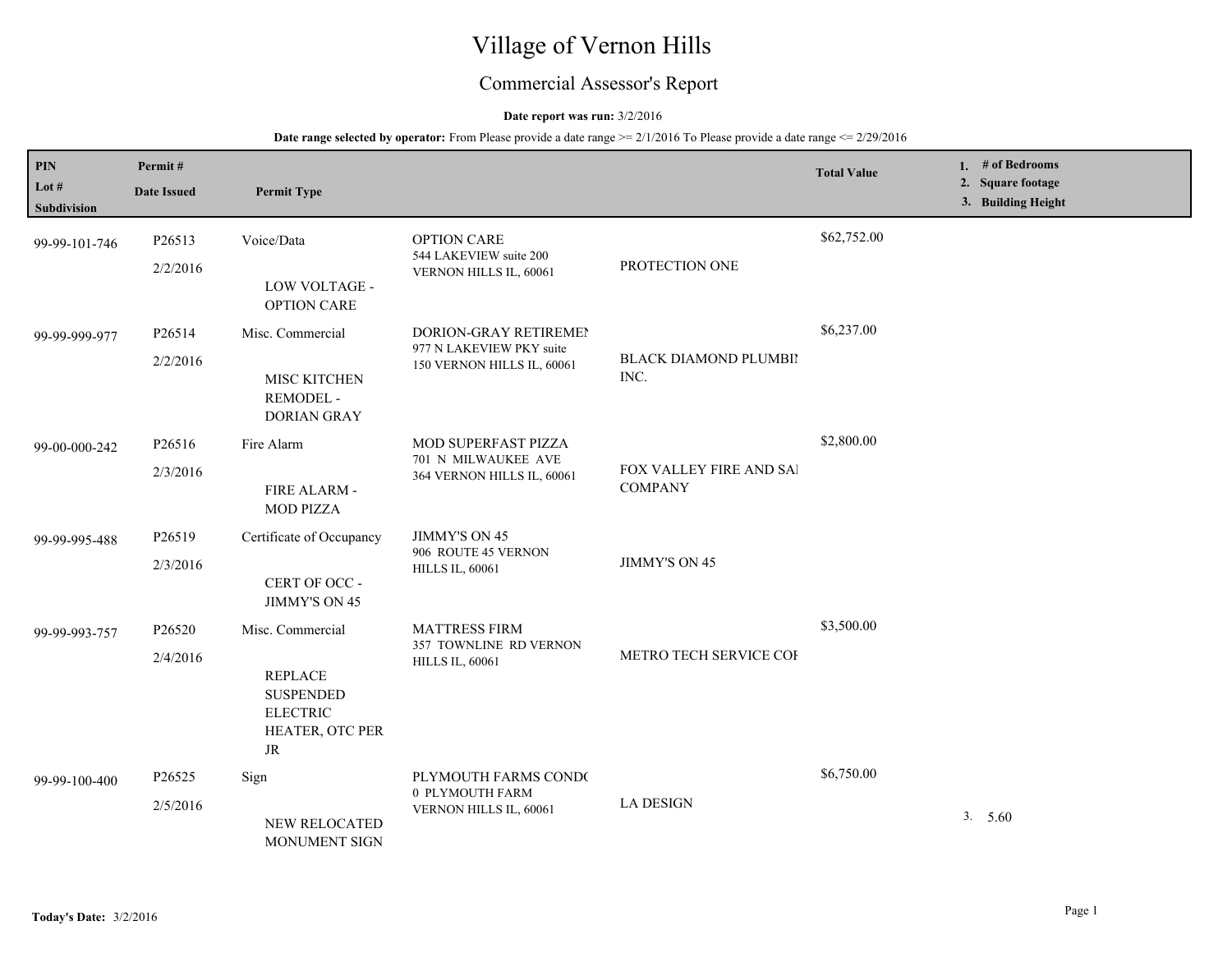| <b>PIN</b><br>Lot $#$<br><b>Subdivision</b> | Permit#<br><b>Date Issued</b> | <b>Permit Type</b>                                                                                                                                                                                                                                                                             |                                                                                |                                                 | <b>Total Value</b> | 1. # of Bedrooms<br>2. Square footage<br>3. Building Height |
|---------------------------------------------|-------------------------------|------------------------------------------------------------------------------------------------------------------------------------------------------------------------------------------------------------------------------------------------------------------------------------------------|--------------------------------------------------------------------------------|-------------------------------------------------|--------------------|-------------------------------------------------------------|
| 99-99-991-502                               | P26526<br>2/8/2016            | Antenna<br><b>VERIZON TO</b><br><b>INSTALL NEW</b><br>PANEL ANTENNAS<br>ON EXISTING<br>MONOPOLE<br><b>OWNED BY</b><br><b>CROWN CASTLE</b><br>AND LOCATED ON<br><b>VERNON HILLS</b><br>HIGH SCHOOL<br>PROPERTY WAS<br>PMT P26399 145<br><b>LAKEVIEW PKWY</b><br>- VOIDED $2/8/16$<br>PMT P26399 | <b>VERIZON WIRELESS</b><br>151 N LAKEVIEW PKY unit<br>C VERNON HILLS IL, 60061 | JACOBS ON BEHALF OF<br><b>VERIZION WIRELESS</b> | \$75,000.00        |                                                             |
| 99-99-999-297                               | P26527<br>2/5/2016            | Elevator<br><b>INSTALL</b><br>RETRACTABLE PIT<br><b>LADDER</b>                                                                                                                                                                                                                                 | MARIO TRICOCI DAY SPA<br>305 HAWTHORN CENTER<br>VERNON HILLS IL, 60061         | OTIS ELEVATOR COMPANY                           | \$6,056.19         |                                                             |
| 11-33-401-016                               | P26536<br>2/15/2016           | Elevator<br><b>INSTALL 2 NEW</b><br><b>ELEVATORS</b>                                                                                                                                                                                                                                           | VERNON HILLS COMMONS<br>850 N MILWAUKEE AV<br>VERNON HILLS IL, 60061           | THYSSENKRUPP ELEVATOI                           | \$106,000.00       |                                                             |
| 99-99-999-645                               | P26538<br>2/16/2016           | Commercial Alteration<br><b>INTERIOR</b><br><b>BUILDOUT:</b><br><b>SYMPHONY</b><br><b>CLINICAL</b><br><b>RESOURCE</b><br><b>NETWORK</b>                                                                                                                                                        | SYMPHONY CLINICAL RES<br>700 DEERPATH DR VERNON<br><b>HILLS IL, 60061</b>      | CDI CONSTRUCTION GROU                           | \$210,000.00       |                                                             |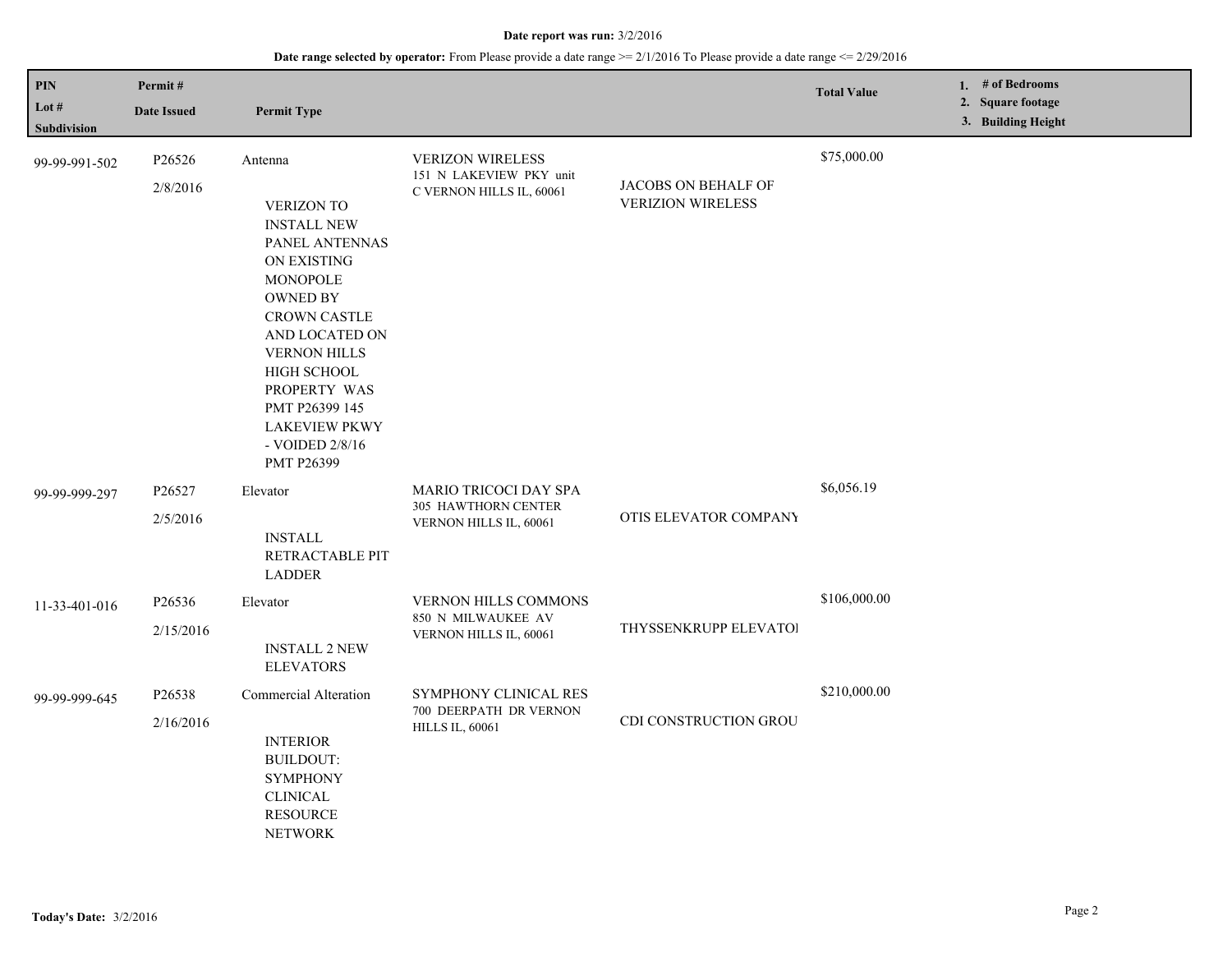| PIN<br>Lot $#$<br>Subdivision | Permit#<br><b>Date Issued</b> | <b>Permit Type</b>                                                                                                                                                                                                                                              |                                                                                            |                                          | <b>Total Value</b> | 1. $#$ of Bedrooms<br>2. Square footage<br>3. Building Height |
|-------------------------------|-------------------------------|-----------------------------------------------------------------------------------------------------------------------------------------------------------------------------------------------------------------------------------------------------------------|--------------------------------------------------------------------------------------------|------------------------------------------|--------------------|---------------------------------------------------------------|
| 99-99-999-656                 | P26540<br>2/16/2016           | Fire Sprinklers<br>FIRE SPRINKLER                                                                                                                                                                                                                               | <b>SAM'S CLUB</b><br>335 N MILWAUKEE AVE<br>VERNON HILLS IL, 60061                         | <b>USA FIRE PROTECTION</b>               | \$18,330.00        |                                                               |
| 99-99-999-656                 | P26542<br>2/17/2016           | Misc. Commercial<br>CONSTRUCTION<br>TRAILER V& 6<br><b>STORAGE</b><br><b>TRAILERS - SAM'S</b>                                                                                                                                                                   | <b>SAM'S CLUB</b><br>335 N MILWAUKEE AVE<br>VERNON HILLS IL, 60061                         | NOVAK CONSTRUCTION<br><b>COMPANY</b>     | \$350.00           |                                                               |
| 99-99-101-519                 | P26546<br>2/23/2016           | Certificate of Occupancy<br>CERT OF OCC -<br><b>CUSTOM KIOSK -</b><br><b>VINE VERA</b>                                                                                                                                                                          | <b>VINE VERA</b><br>1037 HAWTHORN CENTER<br>VERNON HILLS IL, 60061                         | $\mathbb R$ & $\mathbb G$ RETAIL INC     |                    |                                                               |
| 99-99-992-921                 | P26548<br>2/24/2016           | Certificate of Occupancy<br><b>CO: NEW OWNER</b><br><b>PARKS 5TH</b><br><b>AVENUE</b>                                                                                                                                                                           | PARKS 5TH AVENUE SALO.<br>286 HAWTHORN VILLAGE<br><b>COMMONS VERNON HILLS</b><br>IL, 60061 |                                          |                    |                                                               |
| 15-16-204-007                 | P26550<br>2/24/2016           | Misc. Commercial<br><b>INTERIOR DRAIN</b><br>TILE, PRIMARY &<br><b>BACK UP SUMP</b><br>PUMP, 2 DOUBLE<br>CIRCUIT OUTLET,<br><b>4 CRACK</b><br><b>INTERIOR</b><br>REPAIRS 76 WALL<br>LINER, 85 SUMP<br><b>DISCHARGE</b><br><b>BURRIED UNDER</b><br><b>GROUND</b> | COHEN BROTHERS JUDO<br>100 CORPORATE WOODS<br>PKWY VERNON HILLS IL,<br>60061               | KOTO/CORPORATE WOODS<br>$106 \mbox{LLC}$ | \$35,504.00        |                                                               |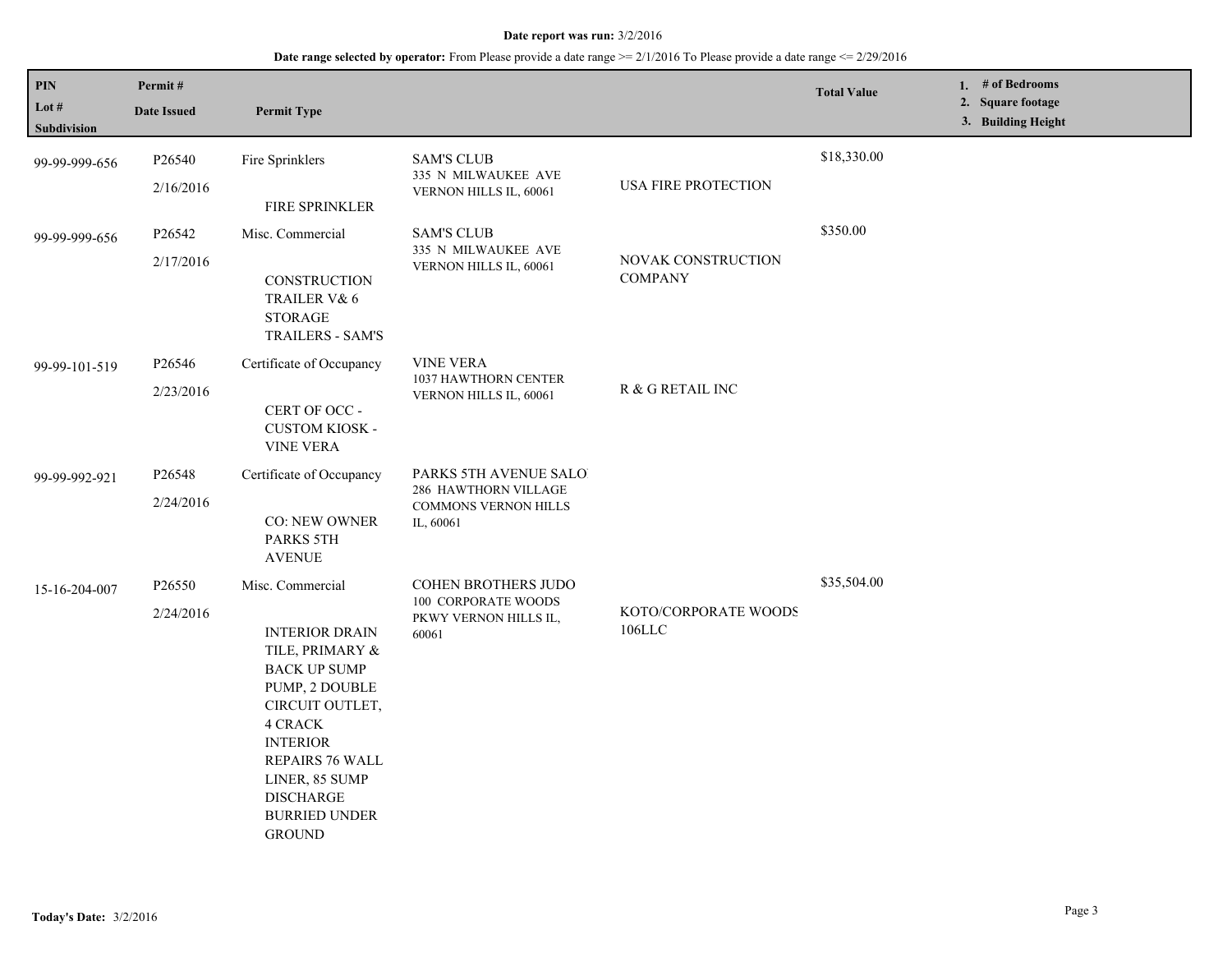| PIN<br>Lot #<br><b>Subdivision</b> | Permit#<br><b>Date Issued</b>   | <b>Permit Type</b>                                                                                                                                                                  |                                                                           |                                                      | <b>Total Value</b> | 1. # of Bedrooms<br>2. Square footage<br>3. Building Height |
|------------------------------------|---------------------------------|-------------------------------------------------------------------------------------------------------------------------------------------------------------------------------------|---------------------------------------------------------------------------|------------------------------------------------------|--------------------|-------------------------------------------------------------|
| 99-99-101-745                      | P26551<br>2/25/2016             | Misc. Electrical<br><b>LOW VOLTAGE</b><br>NURSE CALL<br><b>SYSTEM</b>                                                                                                               | NORTHWESTERN MEDICAI<br>850 MILWAUKEE suite 108<br>VERNON HILLS IL, 60061 | <b>SOUND INCORPORATED</b>                            | \$47,000.00        |                                                             |
| 99-99-101-745                      | P26552<br>2/25/2016             | Voice/Data<br>DATA ONLY                                                                                                                                                             | NORTHWESTERN MEDICAI<br>850 MILWAUKEE suite 108<br>VERNON HILLS IL, 60061 | VIDEO AND SOUND SERVIC                               | \$47,000.00        |                                                             |
| 99-99-101-749                      | P <sub>26555</sub><br>2/25/2016 | Fire Sprinklers<br><b>FIRE SPRINKLER</b><br>FOR T-MOBILE                                                                                                                            | <b>T-MOBILE</b><br>850 MILWAUKEE suite 104<br>VERNON HILLS IL, 60061      | <b>ATLANTIC AMERICAN FIRE</b><br>PROTECTION CO. INC. | \$2,000.00         |                                                             |
| 99-99-100-191                      | P26556<br>2/25/2016             | Commercial Alteration<br>HVAC - Combo<br><b>DEMO AND</b><br><b>REWORK</b><br>PARTITIONS IN<br>SPACE 120 AND<br><b>ADD 4 ROOFTOP</b><br>UNITS IN SPACE<br>100 AND 4 IN<br>SPACE 120. | <b>THREADUP</b><br>100 N LAKEVIEW PKY suite A<br>VERNON HILLS IL, 60061   | MCNELLY SERVICES                                     | \$197,000.00       |                                                             |
| 99-00-000-290                      | P <sub>26557</sub><br>2/25/2016 | Certificate of Occupancy<br>CO: TOTAL<br>WEDDING                                                                                                                                    | <b>TOTAL WEDDING</b><br>304 HAWTHORN CENTER<br>VERNON HILLS IL, 60061     |                                                      |                    |                                                             |
| 99-99-999-974                      | P26561<br>2/26/2016             | Voice/Data<br><b>VOICE AND DATA</b>                                                                                                                                                 | UNCLE JULIO'S<br>850 N MILWAUKEE suite 100<br>VERNON HILLS IL, 60061      | ALLIED ELECTRIC &<br><b>COMMUNICATIONS</b>           | \$8,940.00         |                                                             |
| 11-33-401-005                      | P26562<br>2/26/2016             | Elevator<br>THREE ELEVATOR<br>PIT LADDERS                                                                                                                                           | MACY'S<br>1 HAWTHORN CENTER<br>VERNON HILLS IL, 60061                     | <b>SCHINDLER ELEVATOR</b><br><b>CORPORATION</b>      | \$3,600.00         |                                                             |